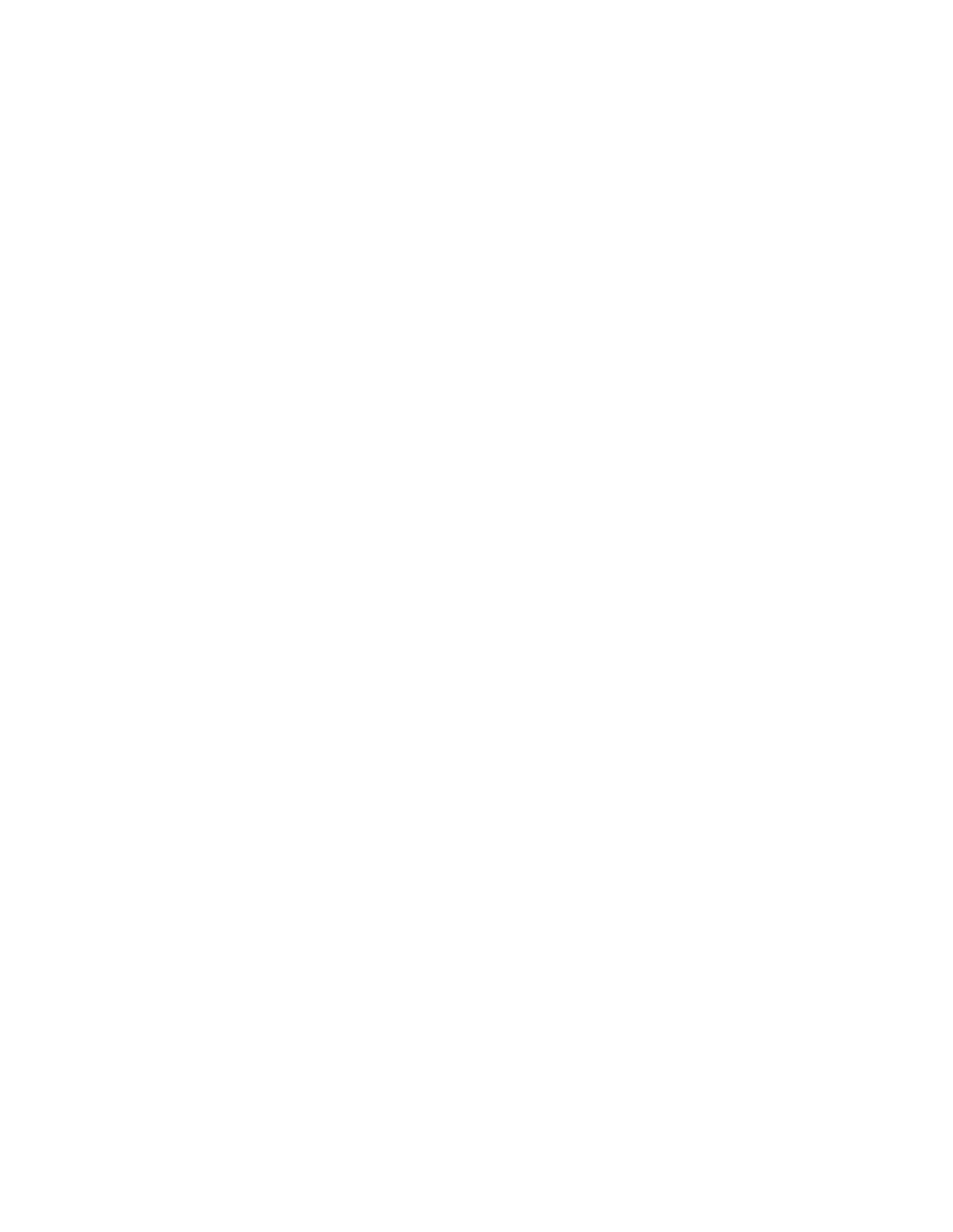#### **CONSENT CALENDAR**

#### **Concurrent Resolution for Notice under Joint Rule 16**

The following joint concurrent resolution has been introduced for approval by the Senate and House and will be adopted by the Senate unless a Senator requests floor consideration before the end of the session of the next legislative day. Requests for floor consideration should be communicated to the Secretary's Office.

#### **S.C.R. 4.**

By Senators Doyle, Cummings, and Pollina,

**S.C.R. 4.** Senate concurrent resolution congratulating the First Presbyterian Church of Barre on its 125th anniversary.

*Whereas*, in approximately 1880, a significant number of Scottish immigrants arrived in Barre, and they aspired to establish their own church of the Presbyterian denomination, and

*Whereas*, at the direction of Elder John Gilchrist of the Presbyterian Church of South Boston, Massachusetts, the Reverend Charles K. Canfield of South Ryegate visited the Scottish community in Barre, and

*Whereas*, on Sunday, November 4, 1888, the Reverend Canfield conducted Barre's first Presbyterian service at the Barre Opera House, and

*Whereas*, on April 1, 1889, the First Presbyterian Church of Barre was established with 73 members, and Robert Kynoch and James Duncan were selected as the congregation's first Elders, and

*Whereas*, the first communion service was held on April 14, 1889, at the Park House, with the Reverend Wilmot Cummings presiding, and

*Whereas*, in 1891, the church society was incorporated as the First Presbyterian Church of Barre, and services continued to be held at interim sites, and

*Whereas*, on December 5, 1897, the First Presbyterian Church of Barre's own beautiful house of worship, located at the corner of Summer and South Seminary streets, was dedicated and, as expanded and modernized over the decades, remains its home in 2015, and

*Whereas*, during the past 125 years, the First Presbyterian Church of Barre has conducted an active ministry for congregants of all ages and has engaged in the denomination's mission programs both in the United States and internationally, and